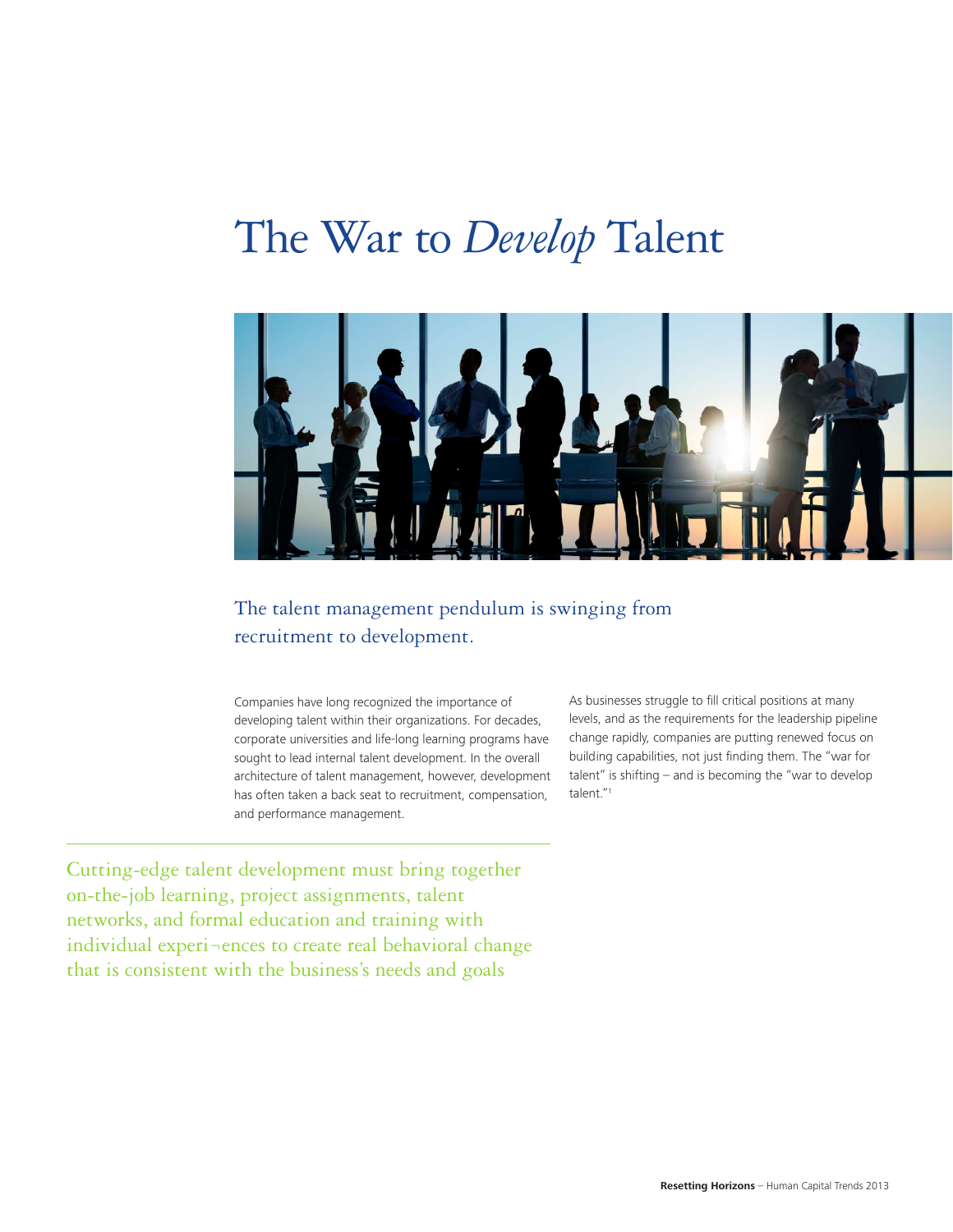# **What's driving this trend?**

**Struggling to fill talent gaps.** Even though unemployment is stubbornly high in many parts of the world, businesses continue to struggle with sourcing the talent they need to fill key positions. Organizations are having trouble finding the right skills on the open market, and muchneeded positions are going unfilled. In the US alone, 3.6 million jobs were unfilled as of December 2012.<sup>2</sup>

**Raising the bar on talent development.** The pace of change in technology and innovation is driving companies to develop talent. The old ways will continue; campuses will be searched and sifted, talent will be sourced and poached. But leading organizations increasingly understand that technical, managerial, and executive leaders must be developed from within.

**Escalating turnover costs.** When an employee departs, companies lose two to three times that employee's annual salary in terms of lost intellectual capital, client relationships, productivity, and experience, plus the cost of recruiting a new hire.<sup>3</sup> As turnover costs mount, companies are looking to fill positions internally. This is especially true for leadership and executive roles, where both hiring costs and losses in productivity hurt the bottom line. What's more, high levels of turnover lead to a loss of institutional memory, and this takes an equal - if less quantifiable - toll on a business.

**Seeking lifelong development opportunities.** Careers are extending as individuals live and stay healthier longer. Generation X and Millennial employees must prepare for careers that will last five and six decades, and they are turning to their employers for development opportunities. But younger workers are not the only employees seeking to upgrade their skills; Baby Boomers and older employees see career development as a lifelong process. Businesses offering such opportunities will have a distinct competitive advantage.

**Demanding engaging and meaningful work.** While younger employees want development opportunities, they are also looking for employers who provide challenging jobs, meaningful work, and flexible environments. Increasingly, they also want an employer who is aware of the social and sustainable value of their operations.

# **Practical implications**

We have reached a turning point in the ways that companies fill talent needs. Given both the global talent shortage and the rapidly changing requirements for skills, companies must move on several fronts – both internal and external – to win the war to develop talent:

**Planning workforce development** – with a futureoriented assessment of the types of skills, insights, and experiences required. This planning may be less concerned with finding more of what your organization already has, and more concerned with understanding what new skills need to be nurtured and developed. Learning how to use "big data" and analytics will play a crucial role here.

**Designing open talent networks** – that allow organizations to access scarce skills through new networks and sourcing strategies. This enables companies to combine skills within the organization with premium skills outside the organization and often results in mixed employment models that match internal talent with contingent workers, retirees, crowd-sourced talent, and emerging open source talent models.

**Learning transformation** – often requires a renewed focused on development and a radical rethinking of the internal "learning function." This involves moving the leadership of the learning function closer to the boardroom and executive team than ever before and realigning and reconfiguring learning functions to make them more responsive to business needs. In the process, the role of the Chief Learning Officer is "coming of age" to lead the way.

**Challenging leaders to lead differently** – as well as managers and the workforce to integrate work, development, and meaning. Development is a key frontier for all organizations – and leaders who make it a front-line business priority will be in high demand.

**Creating new career models** – that recognize that most organizations today are less process- and function-based and increasingly project-based. This includes developing performance management frameworks that encourage and reward lateral movements as much as organizational advancement.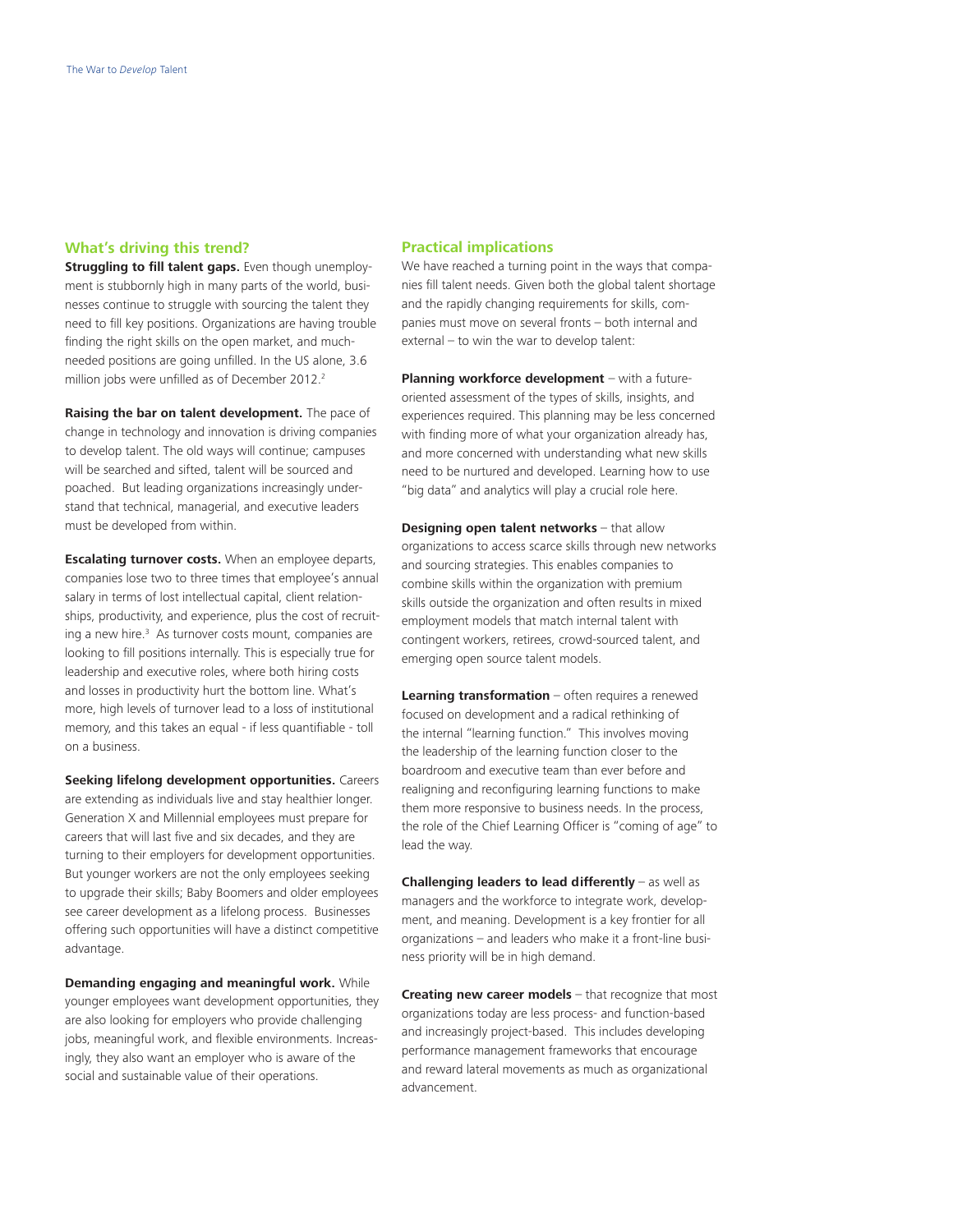Traditionally, development has been segregated from a company's core business plan. Training was largely an activity-based enterprise, and educational efforts were built upon the belief that learning was, in and of itself, a valuable pursuit. Today, forward-looking organizations must converge development with practical business needs.

Cutting-edge talent development must bring together on-the-job learning, project assignments, talent networks, and formal education and training with individual experiences to create real behavioral change that is consistent with the business's needs and goals. It is a model of continual learning that focuses on enabling the individual to succeed at a number of tasks, challenges, and roles, many of which are not even apparent today.

These programs are answering the CEO's call for development to align with the talent pipeline and move the needle on business strategy.

### **Lessons from the front lines**

It is clear that CEOs and boards are concerned about talent and leadership pipelines. A recent report by Deloitte found that, of all talent considerations, CEOs were most concerned with developing leaders and recruiting hardto-find-skill sets.4 With critical skills in high demand, but a shortage of talent available, organizations are revamping their development programs to fuel business growth.

At a global conglomerate, the executive committee led an objective review of the organization's global learning and training programs. The end result was a major effort to rationalize the company's global training portfolio, including a redesign of its learning programs, infrastructure, governance and integration to better align with the company's strategic focus on innovation and growth markets.

Deloitte itself is also a prime example. Beginning in 2008, we launched a major overhaul of our U.S. leadership and learning programs and then extended that effort globally. We began with a review of our corporate priorities, including integrating our services across internal divisions to better serve our global client base. Based on this review, we then revamped our career milestone programs, redesigned our overall curriculum and built the newly inaugurated Deloitte University, which opened outside Dallas, Texas, in the summer of 2011. Two more campuses are being planned, one in Europe and one in Asia.

What actions can businesses take to move to the cutting edge in the war to develop talent?

**Re-imagine corporate learning.** Corporate universities need to be aligned with business strategy, and they need to think more broadly to merge on-the-job learning with education. The development agenda requires more than tinkering at the margins. Development leaders should move away from traditional notions of training and strive to create behavioral change, fostering talent that can assume new and evolving roles. The focus should be continuous learning that harnesses structured experiences, with a goal of tying training to business and customer priorities.

#### **Re-think the relationship between learning and**

**work.** Companies should reconsider how and where they deliver learning. Successful organizations are making use of experiential learning; on-the-job learning where experiences are harvested; and just-in-time learning.

## **Develop and expect more from leaders at all levels.**

Leading organizations have moved beyond the notion that leadership development is only for the later part of the career. Some companies now include leadership development from day one. Companies are requiring leaders to focus on the development of critical skills, both within the company and across broader talent networks, and to be personally involved in mentoring and development processes across the organization at all levels.

#### **Embrace the concept of "continuous develop-**

**ment."** Just like "continuous improvement" in operations, learning never stops. Organizations must make time in the workplace to capture or share learning. It is critical for development to move beyond "one and done" orientation and on-boarding models, where employees receive little assistance in adjusting to continuous changes and challenges. As careers lengthen, continuous development is important for each generation.

#### **Integrate work, social and community opportuni-**

**ties.** Employees in every generation, especially Millennials who are a growing percentage of the workforce, expect that their jobs and development will increasingly integrate their work with opportunities to serve their communities. The focus on development must also recognize employees' growing demand for meaning and social contribution in their work.